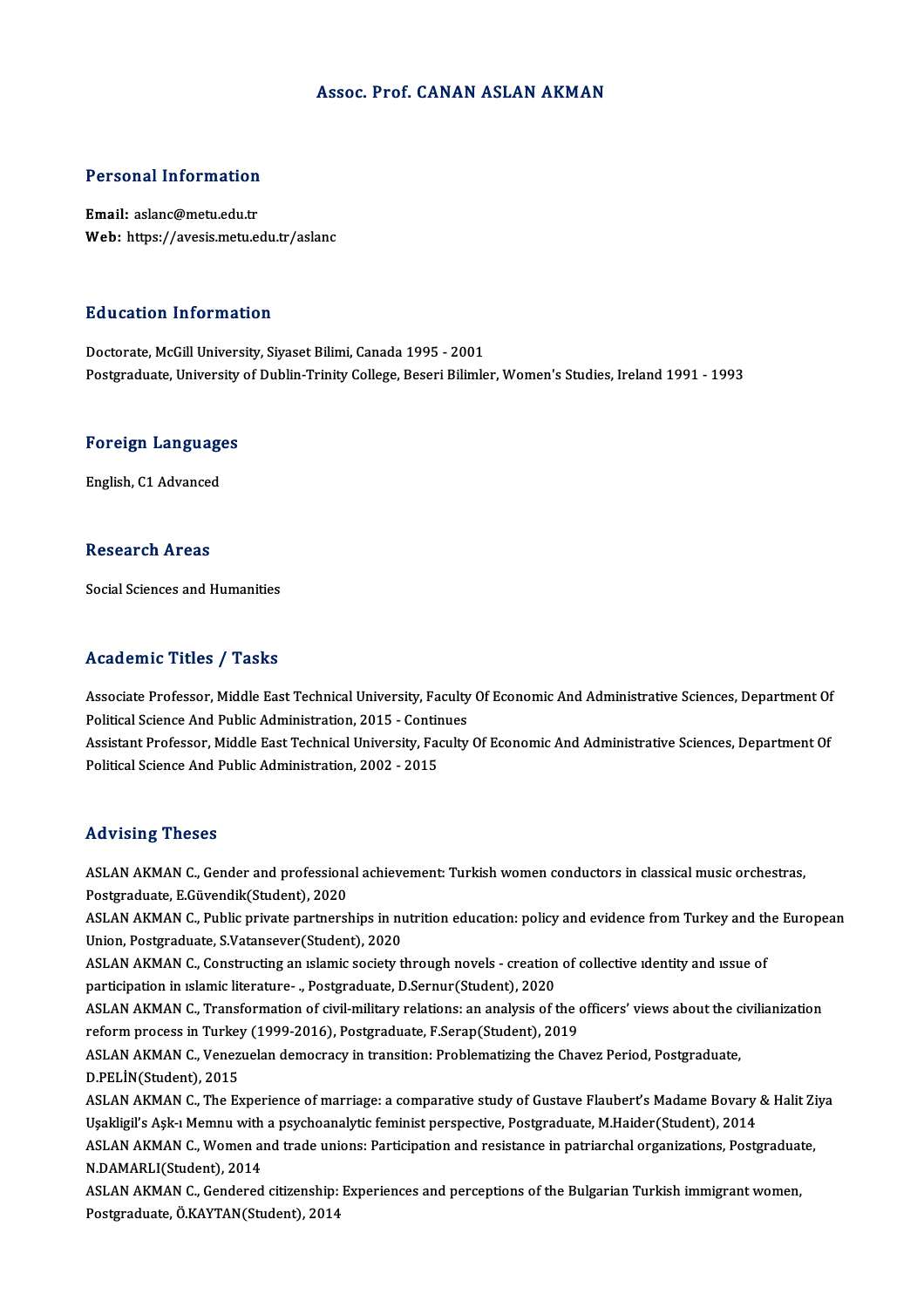ASLAN AKMAN C., Accomodating Diversity Within Feminism İn Turkey : The Amargi Women's Cooperative, 2001-2011,<br>Pestanaduate, A Ülkü (Student), 2012 ASLAN AKMAN C., Accomodating Dive<br>Postgraduate, A.Ülkü(Student), 2012<br>ASLAN AKMAN C. A fominist anglysis ASLAN AKMAN C., Accomodating Diversity Within Feminism İn Turkey : The Amargi Women's Cooperative, 20<br>Postgraduate, A.Ülkü(Student), 2012<br>ASLAN AKMAN C., A feminist analysis of the gender dynamics in the alevi belief and c

Postgraduate, A.Ülkü(Student), 2012<br>ASLAN AKMAN C., A feminist analysis of the gender dynamics in the alevi belief and cem rituals, Postgraduate,<br>Ş.ERUÇAR(Student), 2010 ASLAN AKMAN C., A feminist analysis of the gender dynamics in the alevi belief and cem rituals, Postgraduate,<br>\$.ERUÇAR(Student), 2010<br>ASLAN AKMAN C., "The conservative-democratic" identity of the Justice and Development Pa

S.ERUÇAR(Student), 2010<br>ASLAN AKMAN C., "The conservative-democratic" identical del right tradition, Postgraduate, L.Sinem(Student), 2006<br>ASLAN AKMAN C. Sovual violence against vromen in c ASLAN AKMAN C., "The conservative-democratic" identity of the Justice and Development Party in the Turkish cent<br>right tradition, Postgraduate, L.Sinem(Student), 2006<br>ASLAN AKMAN C., Sexual violence against women in civil w

right tradition, Postgra<br>ASLAN AKMAN C., Sexu<br>G.Özel(Student), 2006<br>ASLAN AKMAN C. Sexu ASLAN AKMAN C., Sexual violence against women in civil wars: an analysis of Yugoslavian Civil War, Postgraduate,<br>G.Özel(Student), 2006<br>ASLAN AKMAN C., Sexual violence against women in civil wars: An analysis of the Yugosla

G.Özel(Student), 2006<br>ASLAN AKMAN C., Sexua<br>G.ÖZEL(Student), 2006<br>ASLAN AKMAN C. The t ASLAN AKMAN C., Sexual violence against women in civil wars: An analysis of the Yugoslavian civil war, Postgraduate,<br>G.ÖZEL(Student), 2006<br>ASLAN AKMAN C., The transformation of the nationalist ideology : the nationalist ac

G.ÖZEL(Student), 2006<br>ASLAN AKMAN C., The transformation of the national<br>elections, Postgraduate, G.Katırcı(Student), 2006<br>ASLAN AKMAN C. Givilian military relations in the ASLAN AKMAN C., The transformation of the nationalist ideology : the nationalist action party in turkey after<br>elections, Postgraduate, G.Katırcı(Student), 2006<br>ASLAN AKMAN C., Civilian-military relations in the Argentinean

elections, Postgraduate, G.Katırcı(Student), 2006<br>ASLAN AKMAN C., Civilian-military relations in the Argentinean democratization (1983-1995), Postgraduate,<br>İ.AKDAĞ(Student), 2006 ASLAN AKMAN C., Civilian-military relations in the Argentinean democratization (1983-1995), Postgraduate,<br>İ.AKDAĞ(Student), 2006<br>ASLAN AKMAN C., Teenage girls'life coach: A comparative and critical analysis of İpek Ongun's

**İ.AKDAĞ(Student), 2006<br>ASLAN AKMAN C., Teenage girls'life coach: A comparative and<br>and personal growth, Postgraduate, A.SELEN(Student), 2005<br>ASLAN AKMAN C. Socialism and faminism: An analysis of Turl** ASLAN AKMAN C., Teenage girls'life coach: A comparative and critical analysis of İpek Ongun's trilogy of good manner<br>and personal growth, Postgraduate, A.SELEN(Student), 2005<br>ASLAN AKMAN C., Socialism and feminism: An anal

and personal growth, Postgraduate, A.SELEN(Student), 2005<br>ASLAN AKMAN C., Socialism and feminism: An analysis of Turkish radical socialist articles (1987-1994), Postgraduate,<br>M.CEM(Student), 2005 ASLAN AKMAN C., Socialism and feminism: An analysis of Turkish radical socialist articles (1987-1994), Postgraduate,<br>M.CEM(Student), 2005<br>ASLAN AKMAN C., Teenage girls' life coach : a comparative and critical analysis of İ

M.CEM(Student), 2005<br>ASLAN AKMAN C., Teenage girls' life coach : a comparative a<br>and personal growth, Postgraduate, S.Akün(Student), 2005<br>ASLAN AKMAN C. İnstitutional and attitudinal determinants ASLAN AKMAN C., Teenage girls' life coach : a comparative and critical analysis of İpek Ongun trilogy of good ma<br>and personal growth, Postgraduate, S.Akün(Student), 2005<br>ASLAN AKMAN C., İnstitutional and attitudinal determ

and personal growth, Postgraduate, S.Akün(Student), 2005<br>ASLAN AKMAN C., İnstitutional and attitudinal determinants of women's legislative recruitment: The case of the<br>Republican People's Party, Postgraduate, Ö.ADIGÜZEL(St ASLAN AKMAN C., Institutional and attitudinal determinants of women's legislative recruitment: The case of the<br>Republican People's Party, Postgraduate, Ö.ADIGÜZEL(Student), 2004<br>ASLAN AKMAN C., Institutional and attitudina

Republican People's Party, Postgraduate, Ö.ADIGÜZEL(Student), 2004<br>ASLAN AKMAN C., Institutional and attitudinal determinants of women's legisla<br>Republican People's Party in Turkey, Postgraduate, Ö.Adıgüzel(Student), 2004

# Republican People's Party in Turkey, Postgraduate, O.Adiguzei(Student), 2004<br>Articles Published in Journals That Entered SCI, SSCI and AHCI Indexes

rticles Published in Journals That Entered SCI, SSCI and AHCI<br>I. Turkey in transition: the dynamics of domestic and foreign politics Turkey in transition: the dynamics of domestic and foreign politics<br>Aslan Akman C. Turkey in transition: the dynamics of domestic and foreign politics<br>Aslan Akman C.<br>DEMOCRATIZATION, vol.28, no.5, pp.1042-1043, 2021 (Journal Indexed in SSCI)<br>Wemen officials of the Turkish Divenst: Condened transformation

Aslan Akman C.<br>DEMOCRATIZATION, vol.28, no.5, pp.1042-1043, 2021 (Journal Indexed in SSCI)<br>II. Women officials of the Turkish Diyanet: Gendered transformations and predicaments of<br>omnowerment? DEMOCRATIZATION<br>Women officials<br>empowerment? Women officials<br>empowerment?<br>ASLAN AKMAN C.<br>Asian Journal of W empowerment?<br>ASLAN AKMAN C.<br>Asian Journal of Women's Studies, vol.27, no.2, pp.232-257, 2021 (Journal Indexed in SSCI)

ASLAN AKMAN C.<br>Asian Journal of Women's Studies, vol.27, no.2, pp.232-257, 2021 (Journal Indexed in SSCI)<br>III. Changing the system through instrumentalizing weak political institutions: the quest for a<br>presidential system Asian Journal of Women's Studies, vol.27, no.2, pp.232-257, 2021 (Journal Indexed<br>Changing the system through instrumentalizing weak political institution<br>presidential system in Turkey in historical and comparative perspec Changing the system thr<br>presidential system in T<br>ASLAN AKMAN C., Akcali P.<br>TURVISH STUDIES vol 19 r presidential system in Turkey in historical and comparative perspe<br>ASLAN AKMAN C., Akcali P.<br>TURKISH STUDIES, vol.18, no.4, pp.577-600, 2017 (Journal Indexed in SSCI)<br>The 2011 Perliamentary Elections in Turkey and Challeng

ASLAN AKMAN C., Akcali P.<br>TURKISH STUDIES, vol.18, no.4, pp.577-600, 2017 (Journal Indexed in SSCI)<br>IV. The 2011 Parliamentary Elections in Turkey and Challenges Ahead for Democratic Reform Under a<br>Deminant Barty System TURKISH STUDIES, vol.18, n<br>The 2011 Parliamentary<br>Dominant Party System<br>ASLAN AKMAN C The 2011 Parlia<br>Dominant Party<br>ASLAN AKMAN C.<br>MEDITEPRANEAN Dominant Party System<br>ASLAN AKMAN C.<br>MEDITERRANEAN POLITICS, vol.17, no.1, pp.77-95, 2012 (Journal Indexed in SSCI)

### Articles Published in Other Journals

I. Politics of Gender in the Recent Democratic Transitions in the Middle East and North Africa ASLAN AKMAN C

Alternatif Politika, vol.7, no.1, pp.56-86, 2015 (Other Refereed National Journals)

II. Challenging religious and Secularist Patriarchy Islamist Women s New Activism in Turkey